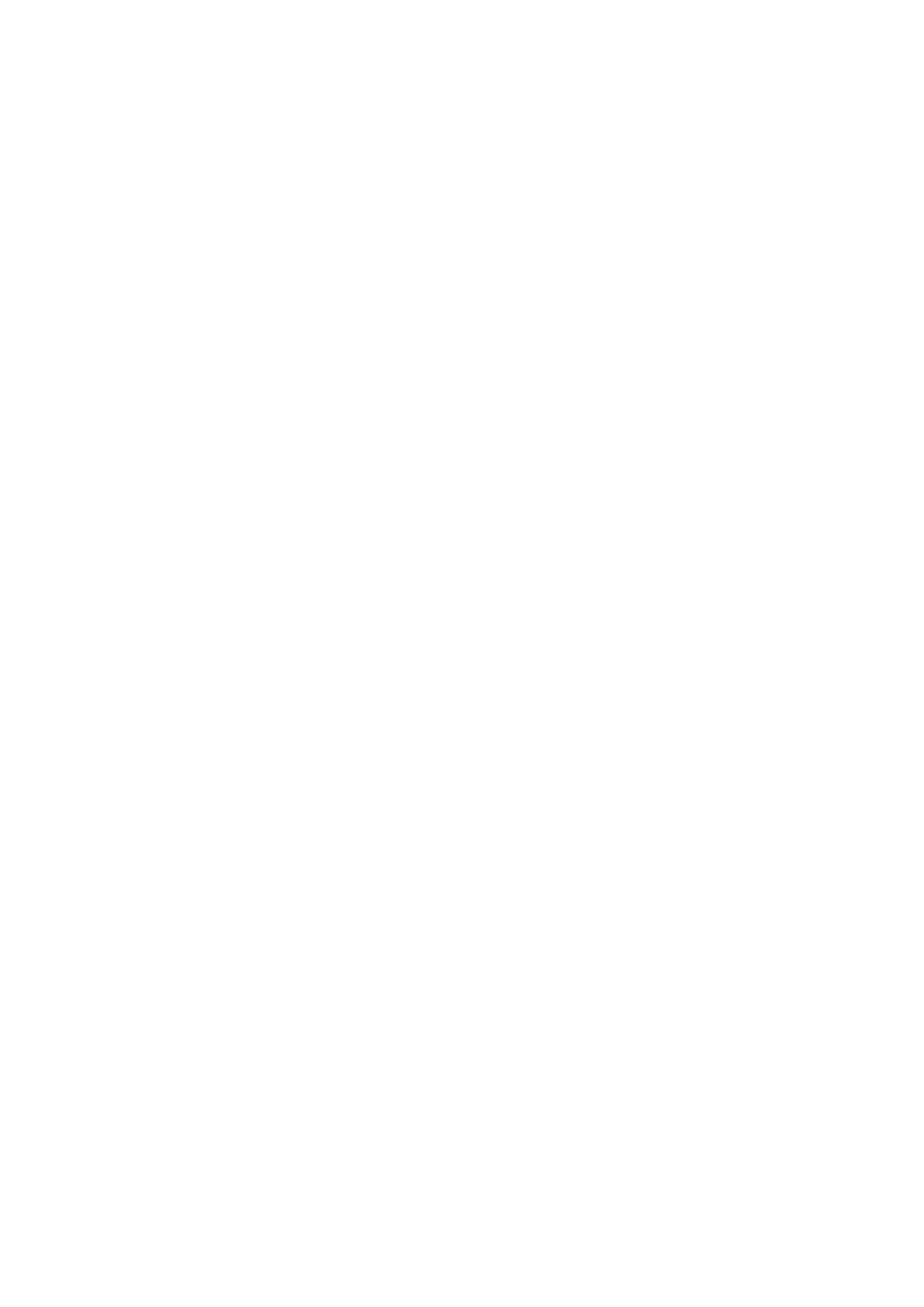# **ANNEX 1**

### **GUIDANCE RELATING TO THE CERTIFICATION OF SEAFARERS**

1 Issuing Administrations are encouraged to take a pragmatic and practical approach with regard to the extension of certificates, including medical certificates, and endorsements, as strictly necessary, in accordance with the International Convention on Standards of Training, Certification and Watchkeeping for Seafarers (STCW), 1978, as amended; and to notify ships, seafarers and relevant Administrations accordingly.

2 Port State control authorities are also encouraged to take a pragmatic and practical approach in relation to these certificate and endorsement extensions, and their acceptance in the exercise of control procedures in accordance with article X (Control) and regulation I/4 (Control procedures) of the 1978 STCW Convention, as amended.

3 Member States are invited to communicate to the Organization general information on the practices adopted by the issuing Administrations and port State control authorities. The Organization will circulate this information.

\*\*\*